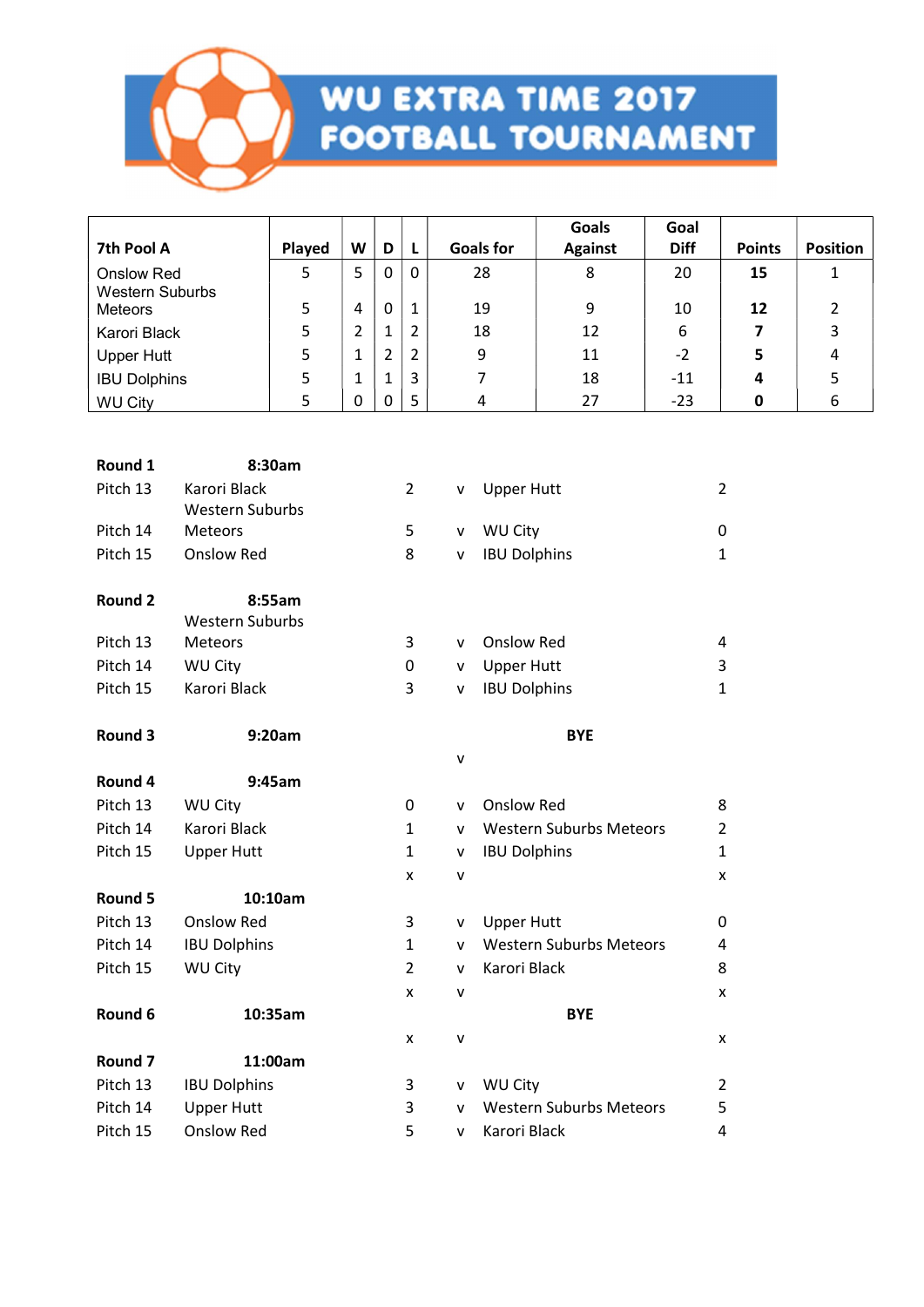

|                     |        |   |   |   | Goals | <b>Goals</b>   | Goal        |               |                 |
|---------------------|--------|---|---|---|-------|----------------|-------------|---------------|-----------------|
| 7th Pool B          | Played | W | D |   | for   | <b>Against</b> | <b>Diff</b> | <b>Points</b> | <b>Position</b> |
| Tawa Red            | 5      | 5 |   | 0 | 19    | 3              | 16          | 15            |                 |
| <b>Piranhas</b>     | 5      |   | 0 | 2 | 9     | 8              | 1           | 9             | $\overline{2}$  |
| <b>Onslow Green</b> | 5      | 3 |   | 2 | 16    | 6              | 10          | 9             |                 |
| Brooklyn Dynamo     | 5      |   |   | 3 | 9     | 17             | -8          | 4             | 4               |
| <b>WU Diamonds</b>  | 5      |   |   | 3 | 8     | 16             | -8          | 4             | 4               |
| Seatoun AFC         | 5      |   |   | 3 | 4     | 15             | $-11$       |               | 6               |

### 7th Grade Mixed Pool B Saturday

| Round 1            | 8:30am              |                |              |                     |                |
|--------------------|---------------------|----------------|--------------|---------------------|----------------|
| Pitch 10           | Piranhas            | 1              | v            | Tawa Red            | 2              |
| Pitch 11           | <b>Onslow Green</b> | 5              | v            | <b>WU Diamonds</b>  | 3              |
| Pitch 12           | Brooklyn Dynamo     | $\overline{2}$ | $\mathsf{v}$ | Seatoun AFC         | $\overline{2}$ |
| Round 2            | 8:55am              |                |              |                     |                |
| Pitch 10           | <b>Onslow Green</b> | 8              | $\mathsf{v}$ | Brooklyn Dynamo     | 0              |
| Pitch 11           | <b>WU Diamonds</b>  | $\mathbf{1}$   | $\mathsf{v}$ | <b>Tawa Red</b>     | 5              |
| Pitch 12           | Piranhas            | $\overline{2}$ | $\mathsf{v}$ | Seatoun AFC         | $\mathbf{1}$   |
| <b>Round 3</b>     | 9:20am              |                |              | <b>BYE</b>          |                |
| Round 4            | 9:45am              |                |              |                     |                |
| Pitch 10           | <b>WU Diamonds</b>  | 3              | v            | Brooklyn Dynamo     | 2              |
| Pitch 11           | Piranhas            | $\overline{2}$ | v            | <b>Onslow Green</b> | $\mathbf{1}$   |
| Pitch 12           | Tawa Red            | 8              | $\mathsf{v}$ | Seatoun AFC         | 0              |
| Round 5            | 10:10am             |                |              |                     |                |
| Pitch 10           | Brooklyn Dynamo     | 1              | v            | Tawa Red            | 3              |
| Pitch 11           | Seatoun AFC         | $\Omega$       | v            | <b>Onslow Green</b> | 2              |
| Pitch 12           | <b>WU Diamonds</b>  | $\Omega$       | $\mathsf{v}$ | Piranhas            | 3              |
| Round 6            | 10:35am             |                |              | <b>BYE</b>          |                |
| Round <sub>7</sub> | 11:00am             |                |              |                     |                |
| Pitch 10           | Seatoun AFC         | $\mathbf{1}$   | v            | <b>WU Diamonds</b>  | 1              |
| Pitch 11           | Tawa Red            | 1              | v            | <b>Onslow Green</b> | 0              |
| Pitch 12           | Brooklyn Dynamo     | 4              | $\mathsf{v}$ | Piranhas            | $\mathbf{1}$   |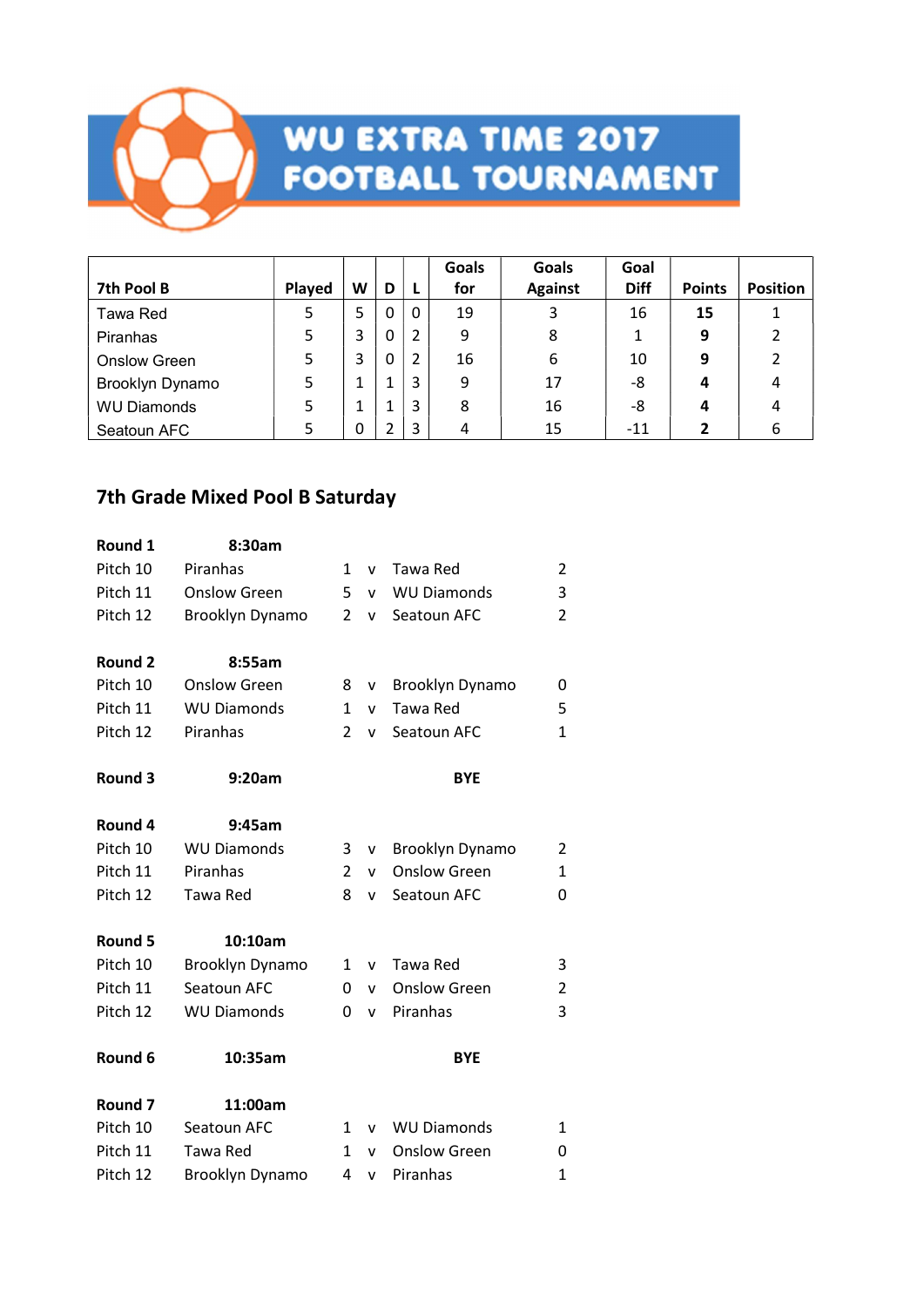

|                         |        |   |   |   | Goals | Goals          | Goal        |               |                 |
|-------------------------|--------|---|---|---|-------|----------------|-------------|---------------|-----------------|
| 8th Pool A              | Played | W | D |   | for   | <b>Against</b> | <b>Diff</b> | <b>Points</b> | <b>Position</b> |
| Naenae Meteors          | 6      | 5 | 0 |   | 17    | 9              | 8           | 15            |                 |
| <b>Onslow Lochiels</b>  | 6      | 4 |   |   | 18    | 12             | 6           | 13            | 2               |
| <b>Onslow Ganges</b>    | 6      | 3 | 0 |   | 20    | 16             | 4           | 9             | 4               |
| <b>BNU Jet Speeders</b> | 6      | າ | 0 | 4 | 10    | 19             | -9          | 6             |                 |
| Seatoun AFC             | 6      | 2 | 0 | 4 | 10    | 13             | -3          | 6             |                 |
| <b>EFC Scorpions</b>    | 6      |   | 0 |   | 13    | 22             | -9          | 3             |                 |

#### 8th Grade Mixed Pool A Saturday Round 1 8:30am

| <b>NOUIIU 1</b>    | o.ɔʋaɪɪɪ                |                |              |                         |                |
|--------------------|-------------------------|----------------|--------------|-------------------------|----------------|
| Pitch 1            | <b>EFC Scorpions</b>    | 1              | v            | <b>BNU Jet Speeders</b> | 2              |
| <b>BYE</b>         | <b>Naenae Meteors</b>   | x              | $\mathsf{v}$ | <b>BYE</b>              | x              |
| Pitch 3            | <b>Onslow Ganges</b>    | $\mathbf{1}$   | $\mathsf{v}$ | Karori White            | 3              |
| Pitch 5            | <b>Onslow Lochiels</b>  | 4              | $\mathsf{v}$ | Seatoun AFC             | $\overline{2}$ |
| <b>Round 2</b>     | 8:55am                  |                |              |                         |                |
| Pitch 1            | <b>Naenae Meteors</b>   | 5              | v            | <b>Onslow Ganges</b>    | 2              |
| Pitch 3            | <b>BNU Jet Speeders</b> | 0              | $\mathsf{v}$ | Karori White            | 3              |
| <b>BYE</b>         | Seatoun AFC             | X              | v            | <b>BYE</b>              | x              |
| Pitch 5            | <b>EFC Scorpions</b>    | $\overline{2}$ | v            | <b>Onslow Lochiels</b>  | 5              |
| Round 4            | 9:45am                  |                |              |                         |                |
| Pitch 1            | Seatoun AFC             | 1              | v            | <b>EFC Scorpions</b>    | 4              |
| <b>BYE</b>         | Karori White            | x              | v            | <b>BYE</b>              | x              |
| Pitch 3            | <b>Onslow Ganges</b>    | 7              | v            | <b>BNU Jet Speeders</b> | 2              |
| Pitch 5            | <b>Onslow Lochiels</b>  | $\mathbf{1}$   | $\mathsf{v}$ | Naenae Meteors          | 3              |
| <b>Round 5</b>     | 10:10am                 |                |              |                         |                |
| Pitch 1            | Karori White            | $\overline{2}$ | v            | <b>Onslow Lochiels</b>  | 2              |
| <b>BYE</b>         | <b>BYE</b>              | x              | $\mathsf{v}$ | <b>Onslow Ganges</b>    | X              |
| Pitch 3            | <b>EFC Scorpions</b>    | 1              | $\mathsf{v}$ | Naenae Meteors          | 3              |
| Pitch 5            | Seatoun AFC             | 3              | v            | <b>BNU Jet Speeders</b> | 0              |
| Round 7            | 11:00am                 |                |              |                         |                |
| Pitch 1            | <b>BNU Jet Speeders</b> | 4              | $\mathsf{v}$ | <b>Naenae Meteors</b>   | 2              |
| Pitch <sub>3</sub> | <b>Onslow Ganges</b>    | 6              | v            | <b>EFC Scorpions</b>    | 3              |
| <b>BYE</b>         | <b>Onslow Lochiels</b>  | x              | v            | <b>BYE</b>              | x              |
| Pitch 5            | Seatoun AFC             | 4              | $\mathsf{v}$ | Karori White            | 1              |
| Round 8            | 11:25am                 |                |              |                         |                |
| Pitch 1            | <b>Onslow Ganges</b>    | 1              | v            | <b>Onslow Lochiels</b>  | 3              |
| <b>BYE</b>         | <b>BYE</b>              | x              | v            | <b>BNU Jet Speeders</b> | x              |
| Pitch 3            | <b>EFC Scorpions</b>    | 2              | $\mathsf{v}$ | Karori White            | 5              |
| Pitch 5            | Naenae Meteors          | $\mathbf{1}$   | $\mathsf{v}$ | Seatoun AFC             | 0              |
| Round 9            | 11:50am                 |                |              |                         |                |
| Pitch 1            | Karori White            | 1              | v            | Naenae Meteors          | 3              |
| <b>BYE</b>         | <b>BYE</b>              | X              | v            | <b>EFC Scorpions</b>    | x              |
| Pitch 3            | <b>BNU Jet Speeders</b> | $\overline{2}$ | $\mathsf{v}$ | <b>Onslow Lochiels</b>  | 3              |
| Pitch 5            | Seatoun AFC             | 0              | v            | <b>Onslow Ganges</b>    | 3              |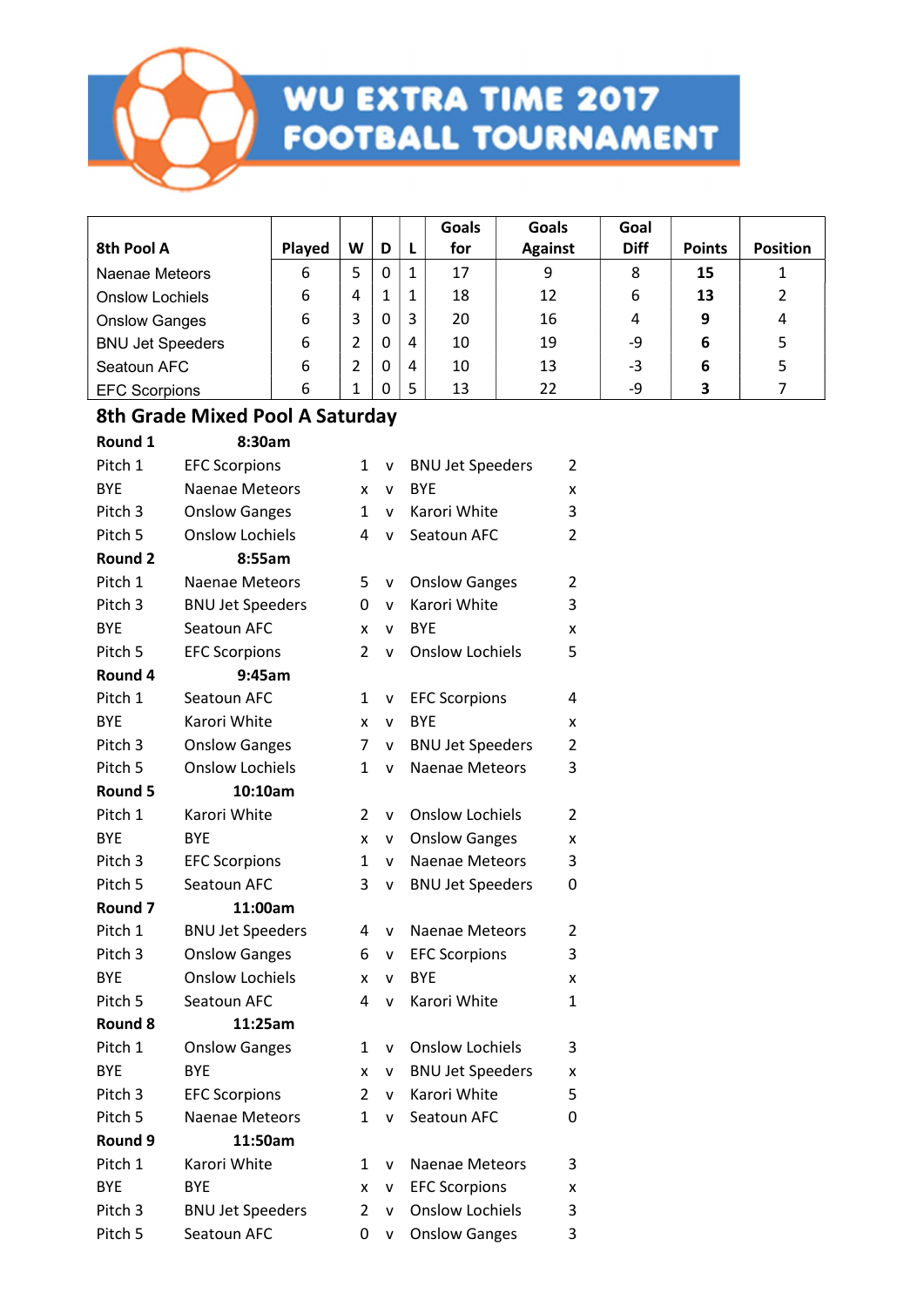

| 8th Pool B                 | Played | W | D |              | <b>Goals for</b> | Goals<br><b>Against</b> | Goal<br><b>Diff</b> | <b>Points</b> | <b>Position</b> |
|----------------------------|--------|---|---|--------------|------------------|-------------------------|---------------------|---------------|-----------------|
| <b>BNU Lightning</b>       | 6      | 6 | 0 | $\mathbf{0}$ | 41               | 5                       | 36                  | 18            |                 |
| Karori Black               | 6      | 5 | 0 | $\mathbf{1}$ | 26               | 9                       | 17                  | 15            |                 |
| North Wellington All Stars | 6      | 4 |   | 2            | 32               | 18                      | 14                  | 12            |                 |
| <b>Onslow Makereruas</b>   | 6      |   |   | 3            | 16               | 21                      | -5                  |               |                 |
| Upper Hutt Black           | 6      |   |   | 4            | 15               | 26                      | $-11$               | 6             |                 |
| <b>Onslow Kamlas</b>       | 6      | 0 |   | 4            |                  | 31                      | $-24$               |               |                 |

### 8th Grade Mixed Pool B Saturday

| Round 1            | 8:30am                            |                |   |                                   |                |
|--------------------|-----------------------------------|----------------|---|-----------------------------------|----------------|
| Pitch 2            | Karori Black                      | 0              | v | <b>BNU Lightning</b>              | 3              |
| <b>BYE</b>         | North Wellington All Stars        | X              | v | <b>BYE</b>                        | X              |
| Pitch 4            | <b>Onslow Kamlas</b>              | 3              | v | <b>Wellington United Diamonds</b> | 3              |
| Pitch 6            | <b>Onslow Makereruas</b>          | 7              | v | <b>Upper Hutt Black</b>           | 1              |
| Round 2            | 8:55am                            |                |   |                                   |                |
| Pitch 2            | North Wellington All Stars        | 8              | v | <b>Onslow Kamlas</b>              | $\mathbf{1}$   |
| Pitch 4            | <b>BNU Lightning</b>              | 8              | v | <b>Wellington United Diamonds</b> | $\mathbf 0$    |
| <b>BYE</b>         | <b>Upper Hutt Black</b>           | x              | v | <b>BYE</b>                        | X              |
| Pitch 6            | Karori Black                      | 4              | v | <b>Onslow Makereruas</b>          | $\overline{2}$ |
| Round 4            | 9:45am                            |                |   |                                   |                |
| Pitch 2            | <b>Upper Hutt Black</b>           | $\overline{2}$ | ۷ | Karori Black                      | 4              |
| <b>BYE</b>         | <b>Wellington United Diamonds</b> | x              | v | <b>BYE</b>                        | X              |
| Pitch 4            | <b>Onslow Kamlas</b>              | 0              | v | <b>BNU Lightning</b>              | $\overline{7}$ |
| Pitch 6            | <b>Onslow Makereruas</b>          | 2              | v | North Wellington All Stars        | 6              |
| Round 5            | 10:10am                           |                |   |                                   |                |
| Pitch 2            | <b>Wellington United Diamonds</b> | 0              | v | <b>Onslow Makereruas</b>          | $\overline{2}$ |
| <b>BYE</b>         | <b>BYE</b>                        | x              | v | <b>Onslow Kamlas</b>              | X              |
| Pitch 4            | Karori Black                      | 4              | v | North Wellington All Stars        | $\overline{2}$ |
| Pitch 6            | <b>Upper Hutt Black</b>           | $\overline{2}$ | v | <b>BNU Lightning</b>              | 7              |
| Round 7            | 11:00am                           |                |   |                                   |                |
| Pitch <sub>2</sub> | <b>BNU Lightning</b>              | 8              | v | North Wellington All Stars        | $\overline{2}$ |
| Pitch 4            | <b>Onslow Kamlas</b>              | 0              | v | Karori Black                      | 6              |
| <b>BYE</b>         | <b>Onslow Makereruas</b>          | x              | v | <b>BYE</b>                        | X              |
| Pitch 6            | <b>Upper Hutt Black</b>           | $\overline{2}$ | v | <b>Wellington United Diamonds</b> | $\mathbf 0$    |
| Round 8            | 11:25am                           |                |   |                                   |                |
| Pitch 2            | <b>Onslow Kamlas</b>              | $\overline{2}$ | v | <b>Onslow Makereruas</b>          | $\overline{2}$ |
| <b>BYE</b>         | <b>BYE</b>                        | x              | v | <b>BNU Lightning</b>              | X              |
| Pitch 4            | Karori Black                      | 8              | v | <b>Wellington United Diamonds</b> | 0              |
| Pitch 6            | North Wellington All Stars        | 7              | v | <b>Upper Hutt Black</b>           | 3              |
| Round 9            | 11:50am                           |                |   |                                   |                |
| Pitch 2            | <b>Wellington United Diamonds</b> | 0              | v | North Wellington All Stars        | 7              |
| <b>BYE</b>         | <b>BYE</b>                        | x              | v | Karori Black                      | X              |
| Pitch 4            | <b>BNU Lightning</b>              | 8              | v | <b>Onslow Makereruas</b>          | 1              |
| Pitch 6            | <b>Upper Hutt Black</b>           | 5              | v | <b>Onslow Kamlas</b>              | 1              |
|                    |                                   |                |   |                                   |                |